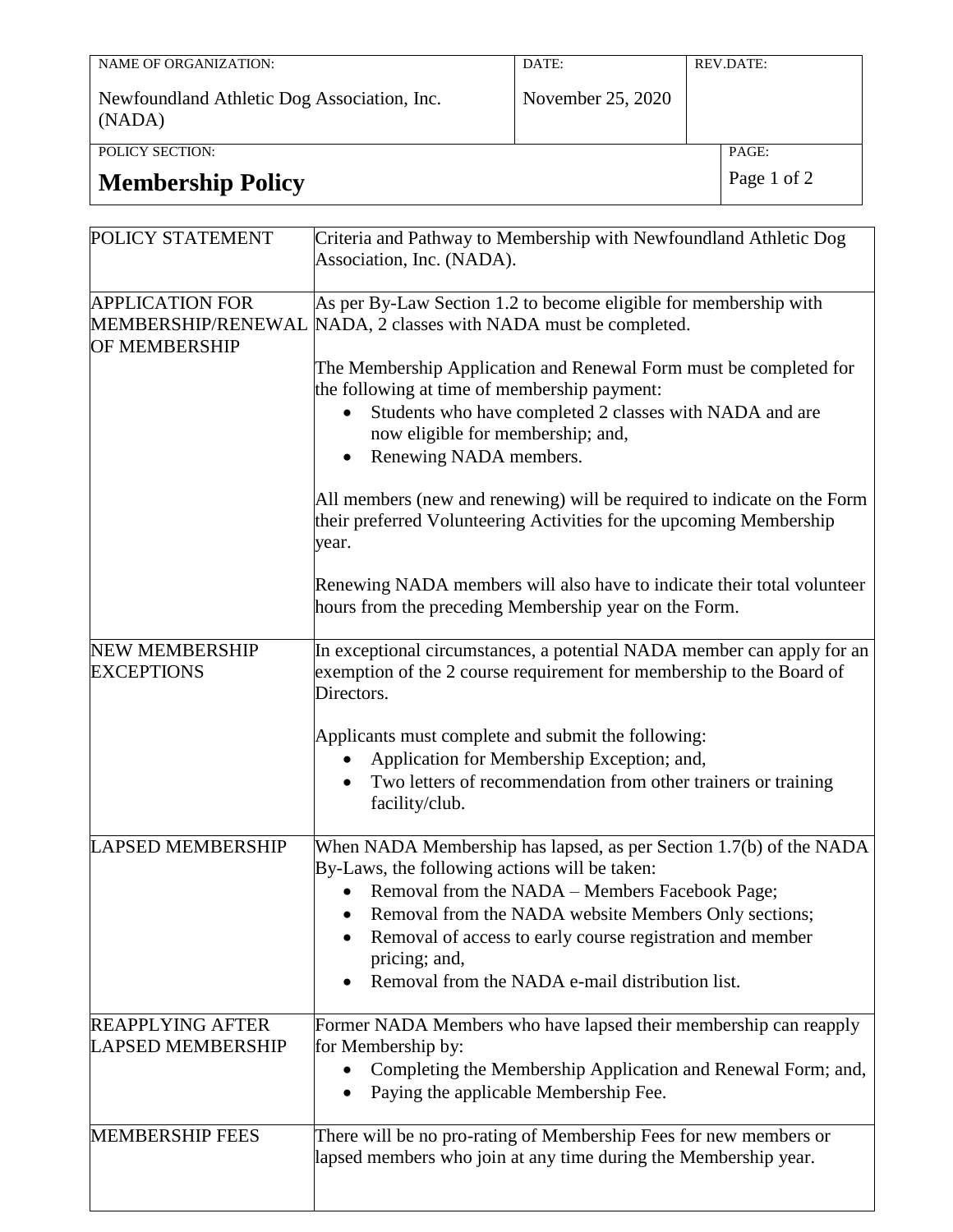| <b>NAME OF ORGANIZATION:</b><br>Newfoundland Athletic Dog Association, Inc.                                                                                                            |  | DATE:<br>November 25, 2020 | <b>REV.DATE:</b>     |  |  |
|----------------------------------------------------------------------------------------------------------------------------------------------------------------------------------------|--|----------------------------|----------------------|--|--|
| (NADA)<br><b>POLICY SECTION:</b><br><b>Membership Policy</b>                                                                                                                           |  |                            | PAGE:<br>Page 2 of 2 |  |  |
| <b>MEMBERS WITH NEW</b><br>All new dogs of a NADA Member must follow the class requirements for<br>the Dog Sport(s) they wish to participate in, including Foundations.<br><b>DOGS</b> |  |                            |                      |  |  |

|  | As per the Equipment Policy, new dogs must not use any equipment they |
|--|-----------------------------------------------------------------------|
|  | have not learned in a class setting.                                  |
|  |                                                                       |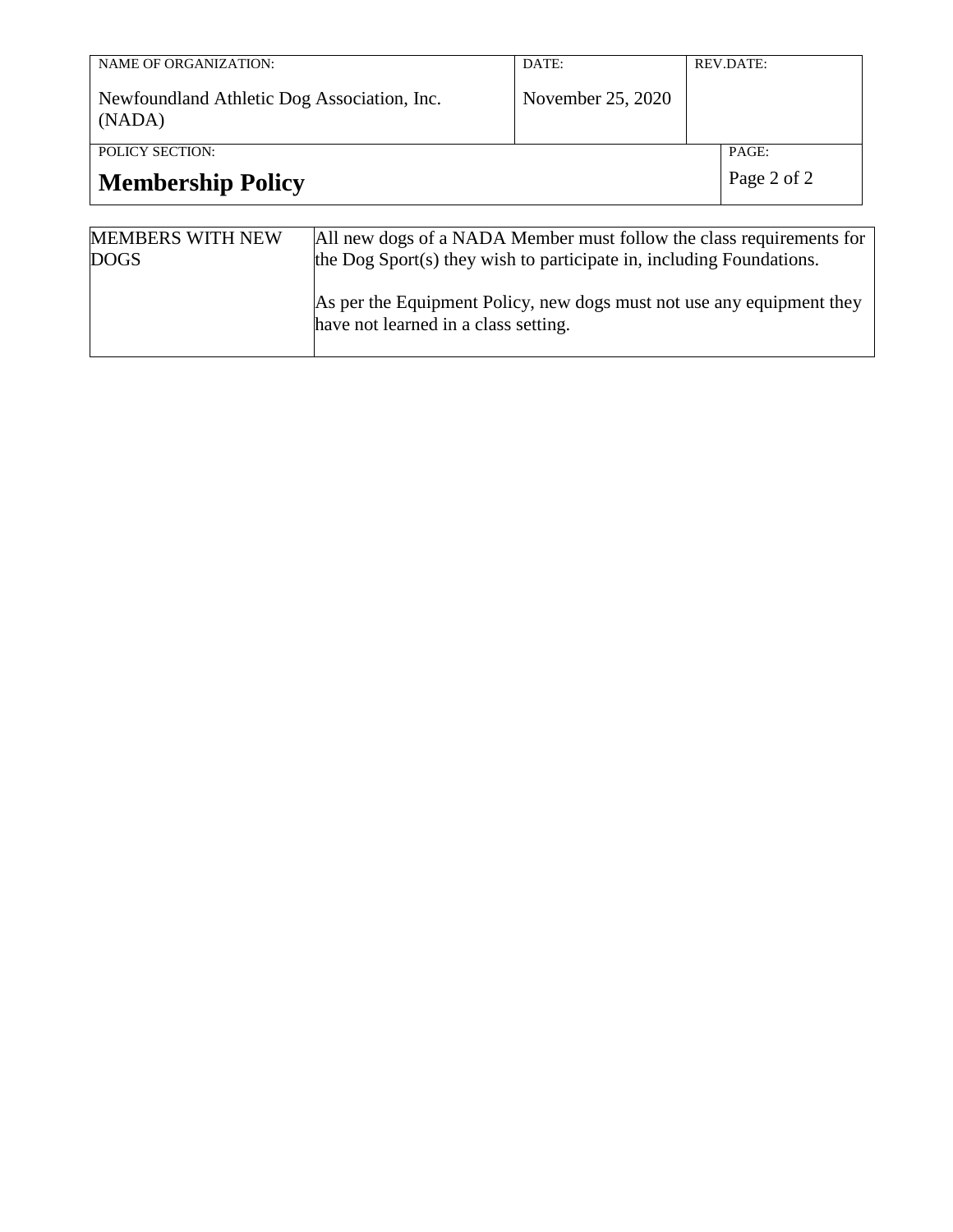

## **Newfoundland Athletic Dog Association, Inc. Membership Application and Renewal Form**

Name(s): \_\_\_\_\_\_\_\_\_\_\_\_\_\_\_\_\_\_\_\_\_\_\_\_\_\_\_\_\_\_\_\_\_\_\_\_\_\_\_\_\_\_\_\_\_\_\_\_\_\_\_\_\_\_\_\_\_\_\_\_\_\_\_\_\_\_\_\_\_\_\_\_\_\_

NEW \_\_\_ RENEWAL \_\_\_\_

Type of Membership:

- Regular Individual Membership
- Regular Family Membership \_\_\_
- Associate Individual Membership
- Honorary Membership \_\_\_

Total Volunteer Hours from Previous Membership Year \_\_\_\_\_\_\_\_

#### **Please check which volunteer activity or activities you would like to do for this membership year. Please check all that apply.**

| Interested | <b>Activity</b>                                 | <b>Interested</b> | <b>Activity</b>                           |
|------------|-------------------------------------------------|-------------------|-------------------------------------------|
|            | AAC Agility Trial Committee Chair               |                   | Fun Trial Coordinator                     |
|            | AAC Agility Trial Committee Member              |                   | <b>Fundraising Committee Chair</b>        |
|            | <b>AAC Agility Trial Secretary</b>              |                   | <b>Fundraising Committee Volunteer</b>    |
|            | <b>AAC Agility Trial Volunteer</b>              |                   | <b>Marketing Committee Chair</b>          |
|            | Agility Instructor                              |                   | Marketing Committee Volunteer             |
|            | Agility Instructor Development Program Assessor |                   | Membership Volunteer Coordinator          |
|            | <b>Agility Training Committee</b>               |                   | <b>Mural Maintenance</b>                  |
|            | <b>Agility Training Director</b>                |                   | <b>Other Sports Instructor</b>            |
|            | <b>Board of Directors Member</b>                |                   | <b>Other Sports Training Committee</b>    |
|            | Dog Safety & Control Committee                  |                   | Other Sports Training Director            |
|            | <b>Equipment Manager</b>                        |                   | Pet Expo Booth Volunteer                  |
|            | Facebook Administrator                          |                   | Pet Expo Demo Volunteer Agility           |
|            | <b>Facility Cleaning Volunteer</b>              |                   | Pet Expo Demo Volunteer Flyball           |
|            | <b>Facility Committee Chair</b>                 |                   | Poster Design & Printing                  |
|            | <b>Facility Committee Members</b>               |                   | Registrar                                 |
|            | <b>Facility Scheduling Chair</b>                |                   | <b>Session Schedule Coordinator</b>       |
|            | <b>Flyball Instructor</b>                       |                   | UKI Agility Trial Committee Chair         |
|            | <b>Flyball Training Committee</b>               |                   | <b>UKI Agility Trial Committee Member</b> |
|            | <b>Flyball Training Director</b>                |                   | <b>UKI</b> Agility Trial Secretary        |
|            | <b>Flyball Trial Committee Chair</b>            |                   | <b>UKI Trial Volunteer</b>                |
|            | <b>Flyball Trial Committee Member</b>           |                   | Website Administrator                     |
|            | <b>Flyball Trial Secretary</b>                  |                   | Other:                                    |
|            | <b>Flyball Trial Volunteer</b>                  |                   | Other:                                    |

**General Agreement:** I (We) agree that NADA has the right to refuse this application for cause, which NADA shall deem to be sufficient. In consideration of the acceptance of this membership application, I agree to hold NADA, including its members, officers and directors, instructors, owners of premises upon which NADA events are held and their employees, harmless from any claim for loss or injury which may be alleged to have been caused directly or indirectly to any person or thing by the act of this dog while in or upon the event premises or grounds or near any entrance thereto, and I personally assume all responsibility and liability for any such claim; and I further agree to hold the aforementioned parties harmless from any claim for loss of this dog by disappearance, theft, death, or otherwise, and from any claim for damage or injury, be caused or alleged to be caused by negligence of the parties aforementioned, or by the negligence of any other person, or any other cause or causes. I hereby assume the sole responsibility for and agree to indemnify and same the aforementioned parties harmless from any and all loss and expenses (including legal fees) by reason of the liability imposed by law upon any of the aforementioned parties for damage because of bodily injuries, including death at any time resulting there from sustained by any person or persons, including myself (ourselves) or on account of damage to property, arising out of or in consequence of my (our) participation in this event, howsoever such injuries, death or damage to property may be caused or may have been alleged to have been caused by negligence of the aforementioned parties or any of their employees or agents, or any other person. **I certify and represent that the dog(s) participating in NADA events is (are) not a hazard to persons or other dogs.** I agree to conduct myself in accordance with Constitution and By-Laws (including all provisions applying to discipline) and to abide by any decisions made in accordance with them.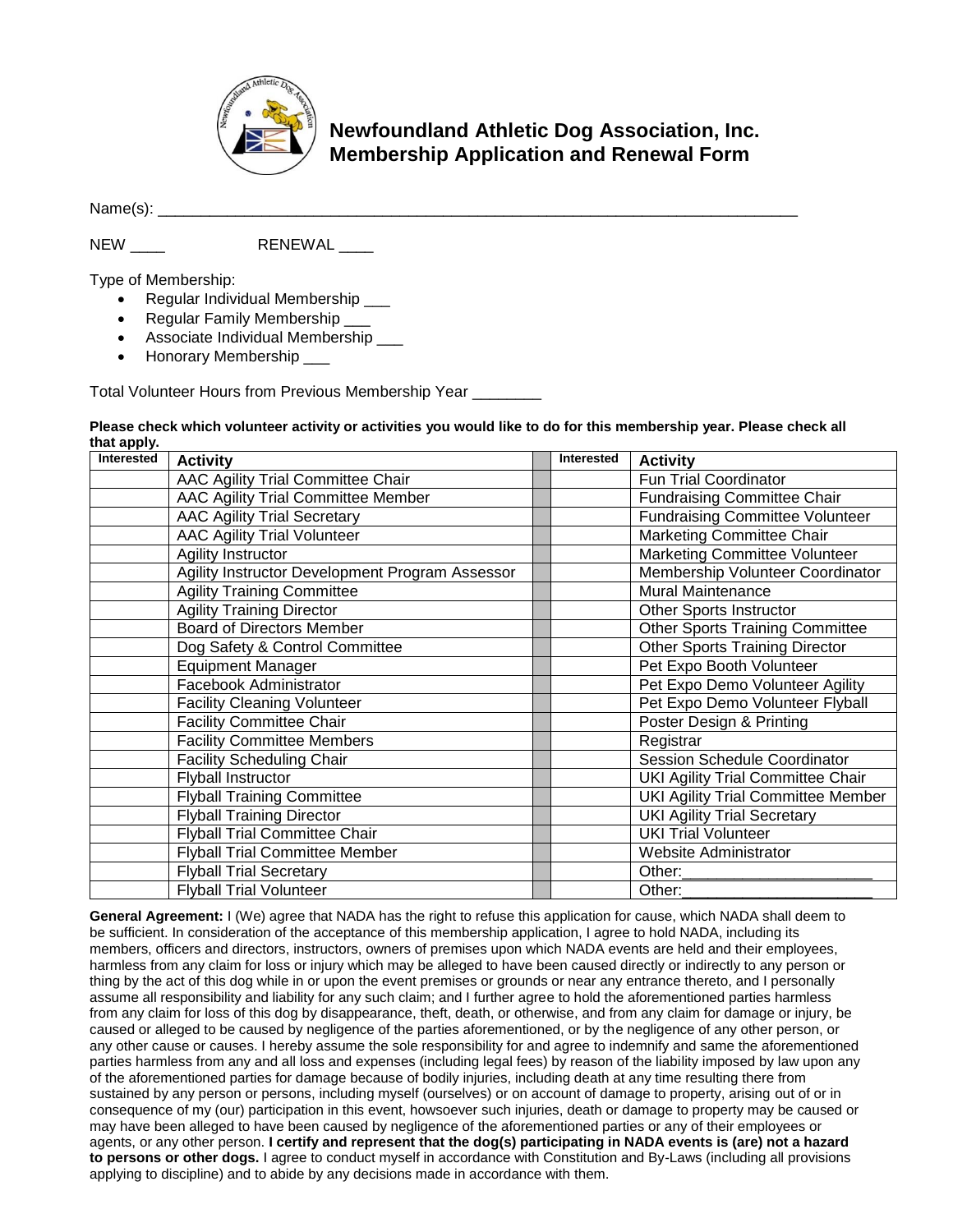**One of the objectives of NADA, Inc. is to promote cooperation and good sportsmanship in the training and exhibition of dogs. Cooperation and good sportsmanship should not be recognized in passive observance, but as a way of life in training and competition.**

Participants shall at all times be courteous and friendly and never conduct themselves in a manner that would bring discredit to NADA. At no time should they show displeasure with a dog, judge, exhibitor, NADA representative, sponsor, host, or spectator in or out of the ring.

Fraining and exhibiting shall be carried out by such methods that keep in the best interest of the dog and the dog sport they are involved in.

We will not condone or tolerate abuse or severe disciplining of any dog.

**Ex** In our words and actions, we will strive to create and maintain a positive and harmonious atmosphere within NADA, one that will enhance the bond we seek to develop with our dogs as we train them, and one that will promote fellowship and goodwill toward each other. We will treat others with the dignity, respect and sensitivity due to all persons, regardless of our many differences.

**E** In our interaction with each other, we will practice personal integrity, accept responsibility for our actions, and then we disagree, communicate with courtesy, act ethically, and above all, strive to seek and tolerate a construction outcome.

We will keep our dogs safe and under control, clean up after the dogs in our care and dispose properly of any waste.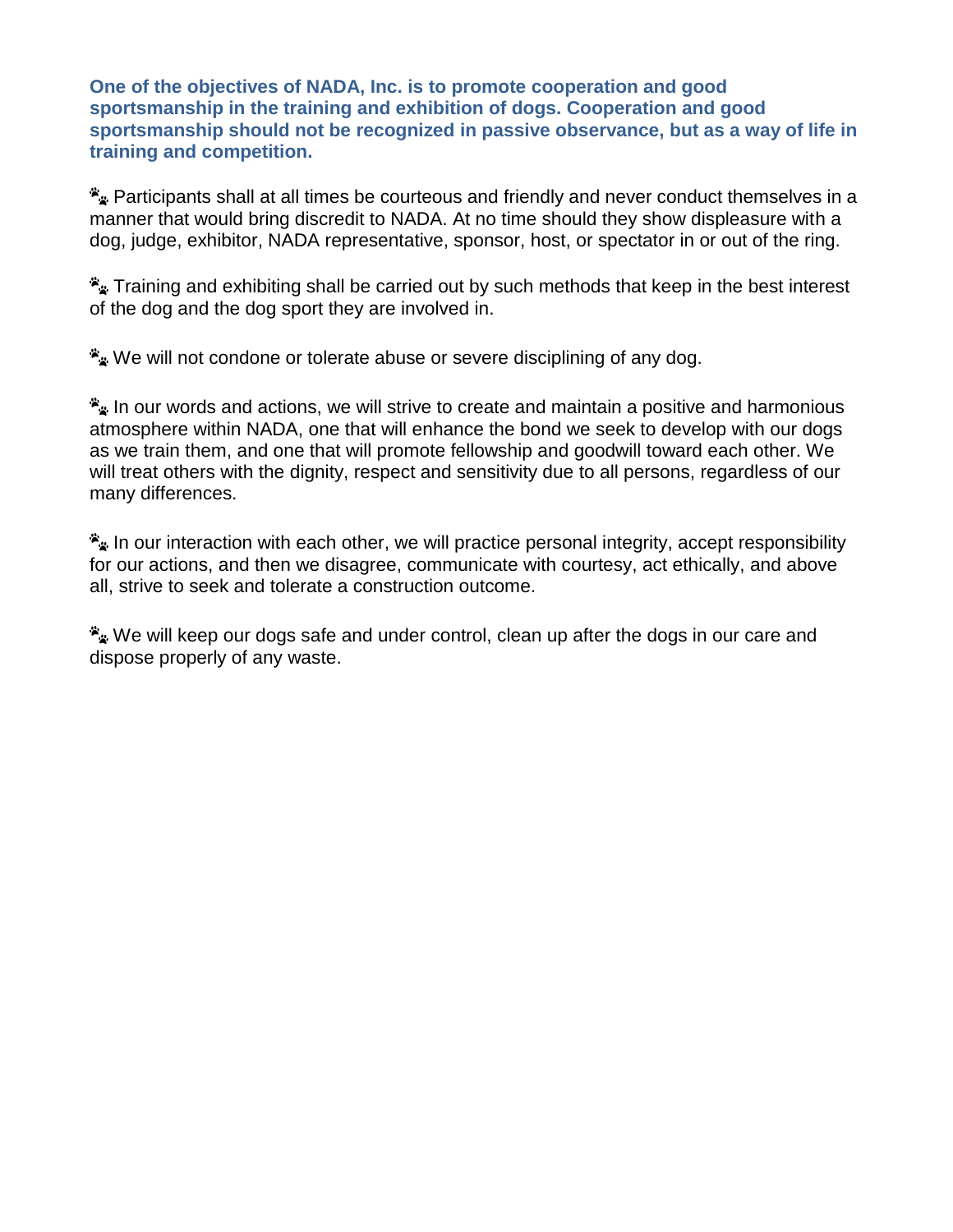

**Newfoundland Athletic Dog Association, Inc. Application for Membership Exception**

Name(s): \_\_\_\_\_\_\_\_\_\_\_\_\_\_\_\_\_\_\_\_\_\_\_\_\_\_\_\_\_\_\_\_\_\_\_\_\_\_\_\_\_\_\_\_\_\_\_\_\_\_\_\_\_\_\_\_\_\_\_\_\_\_\_\_\_

Type of Membership:

- Regular Individual Membership \_\_\_
- Regular Family Membership \_\_\_
- Associate Individual Membership \_\_\_

Please provide details as requested below along with TWO letters of recommendation from other trainers or training facility/club. Submit all documentation to NADA, Inc's current Board of Directors.

\_\_\_\_\_\_\_\_\_\_\_\_\_\_\_\_\_\_\_\_\_\_\_\_\_\_\_\_\_\_\_\_\_\_\_\_\_\_\_\_\_\_\_\_\_\_\_\_\_\_\_\_\_\_\_\_\_\_\_\_\_\_\_\_\_\_\_\_\_\_\_\_\_\_

\_\_\_\_\_\_\_\_\_\_\_\_\_\_\_\_\_\_\_\_\_\_\_\_\_\_\_\_\_\_\_\_\_\_\_\_\_\_\_\_\_\_\_\_\_\_\_\_\_\_\_\_\_\_\_\_\_\_\_\_\_\_\_\_\_\_\_\_\_\_\_\_\_\_

\_\_\_\_\_\_\_\_\_\_\_\_\_\_\_\_\_\_\_\_\_\_\_\_\_\_\_\_\_\_\_\_\_\_\_\_\_\_\_\_\_\_\_\_\_\_\_\_\_\_\_\_\_\_\_\_\_\_\_\_\_\_\_\_\_\_\_\_\_\_\_\_\_\_

Membership in other Dog Sports Clubs:

Courses/Workshops Completed by Dog Sport (i.e. Agility, Flyball, Rally Obedience, Other). Please include details of the Club/Business and Instructors who provided the training:

\_\_\_\_\_\_\_\_\_\_\_\_\_\_\_\_\_\_\_\_\_\_\_\_\_\_\_\_\_\_\_\_\_\_\_\_\_\_\_\_\_\_\_\_\_\_\_\_\_\_\_\_\_\_\_\_\_\_\_\_\_\_\_\_\_\_\_\_\_\_\_\_\_\_

\_\_\_\_\_\_\_\_\_\_\_\_\_\_\_\_\_\_\_\_\_\_\_\_\_\_\_\_\_\_\_\_\_\_\_\_\_\_\_\_\_\_\_\_\_\_\_\_\_\_\_\_\_\_\_\_\_\_\_\_\_\_\_\_\_\_\_\_\_\_\_\_\_\_

\_\_\_\_\_\_\_\_\_\_\_\_\_\_\_\_\_\_\_\_\_\_\_\_\_\_\_\_\_\_\_\_\_\_\_\_\_\_\_\_\_\_\_\_\_\_\_\_\_\_\_\_\_\_\_\_\_\_\_\_\_\_\_\_\_\_\_\_\_\_\_\_\_\_

\_\_\_\_\_\_\_\_\_\_\_\_\_\_\_\_\_\_\_\_\_\_\_\_\_\_\_\_\_\_\_\_\_\_\_\_\_\_\_\_\_\_\_\_\_\_\_\_\_\_\_\_\_\_\_\_\_\_\_\_\_\_\_\_\_\_\_\_\_\_\_\_\_\_

\_\_\_\_\_\_\_\_\_\_\_\_\_\_\_\_\_\_\_\_\_\_\_\_\_\_\_\_\_\_\_\_\_\_\_\_\_\_\_\_\_\_\_\_\_\_\_\_\_\_\_\_\_\_\_\_\_\_\_\_\_\_\_\_\_\_\_\_\_\_\_\_\_\_

\_\_\_\_\_\_\_\_\_\_\_\_\_\_\_\_\_\_\_\_\_\_\_\_\_\_\_\_\_\_\_\_\_\_\_\_\_\_\_\_\_\_\_\_\_\_\_\_\_\_\_\_\_\_\_\_\_\_\_\_\_\_\_\_\_\_\_\_\_\_\_\_\_\_

\_\_\_\_\_\_\_\_\_\_\_\_\_\_\_\_\_\_\_\_\_\_\_\_\_\_\_\_\_\_\_\_\_\_\_\_\_\_\_\_\_\_\_\_\_\_\_\_\_\_\_\_\_\_\_\_\_\_\_\_\_\_\_\_\_\_\_\_\_\_\_\_\_\_

\_\_\_\_\_\_\_\_\_\_\_\_\_\_\_\_\_\_\_\_\_\_\_\_\_\_\_\_\_\_\_\_\_\_\_\_\_\_\_\_\_\_\_\_\_\_\_\_\_\_\_\_\_\_\_\_\_\_\_\_\_\_\_\_\_\_\_\_\_\_\_\_\_\_

\_\_\_\_\_\_\_\_\_\_\_\_\_\_\_\_\_\_\_\_\_\_\_\_\_\_\_\_\_\_\_\_\_\_\_\_\_\_\_\_\_\_\_\_\_\_\_\_\_\_\_\_\_\_\_\_\_\_\_\_\_\_\_\_\_\_\_\_\_\_\_\_\_\_

Titles Earned (if applicable):